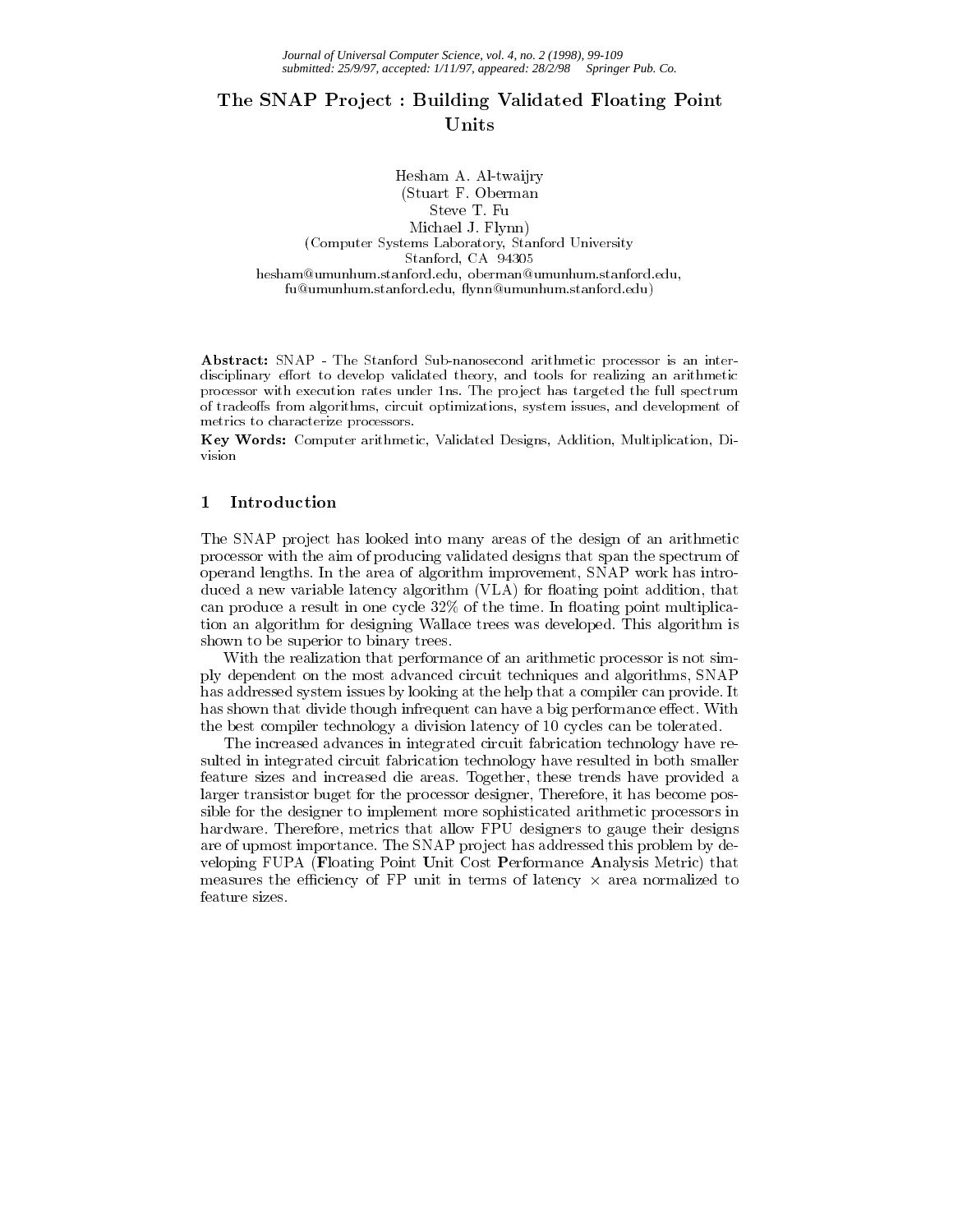## 2 Floating Point Addition

The most frequent FP operations are addition and subtraction, and together they account for over half of the total FP operations in typical scientic applications.

To reduce the latency, we observe that not all of the components are needed for all input operands. Two VLA techniques are proposed to take advantage of this to reduce the average addition latency. To effectively use average latency, the processor must be able to exploit a variable latency functional unit.

#### 2.1 Current Algorithms

FP addition comprises several individual operations. Higher performance is achie ved by reducing the maximum number of serial operations in the critical path of the algorithm.

A block diagram of a state-of-the-art FP adder is shown in figure 1a.



Figure 1: Adders

This architecture exploits many aspects of the FP addition data flow. It implements the signicand datapath in two parts: the CLOSE path and FAR path.For subtraction, when the exponents differ by more than  $1$  (FAR path), massive cancellation can not occur. Rather, there can be at most a 1 bit left-shift. Similarly, when the exponents differ by at most  $1$  (CLOSE path), massive cancellation may occur requiring a large normalizing left-shift, but no initial large aligning right shift is required. This allows the aligning right shift and the normalizing left-shift to be mutually exclusive, with only one such shift ever appearing on the critical path [5].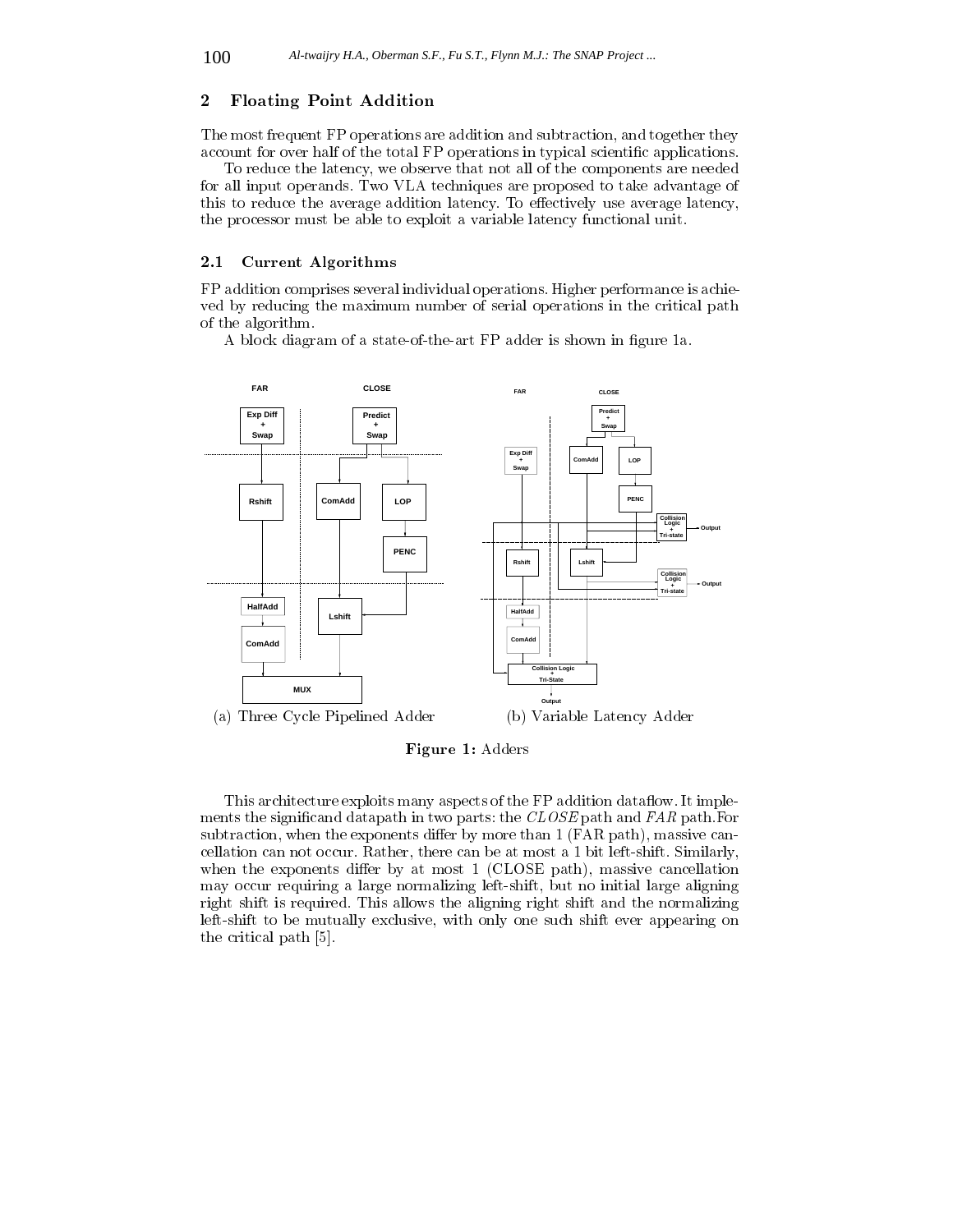Another optimization made in this algorithm reduces the number of serial operations. In a straightforward implementation of the addition data flow, rounding would be implemented by a separate series incrementer after all other operations. However, the realization can be made that the rounding step occurs very late in the computation, and it only modifies the result by a small amount. By precomputing all possible required results in advance, rounding and conversion can be reduced to the selection of the correct result [S4]. For the IEEE round to nearest (RN) rounding mode, the computation of  $A + B$  and  $A + B + 1$  is sufficient to account for all possible rounding and conversion possibilities. Incorporating this optimization into the algorithm requires that the significand adders in each path compute both  $sum$  and  $sum+1$ , typically through the use of a compound adder (ComAdd). Selection of the true result is accomplished by analyzing the rounding bits, and then selecting either of the two results. This optimization removes one significand addition step.

Assuming that the mantissas are conditionally swapped based upon the true exponent difference, the smaller mantissa is always subtracted from the larger mantissa, except possibly in the CLOSE path for cases where the exponents are equal. However, in these cases, since there is no initial aligning right shift, the result is exact and no rounding is required. Further, by again precomputing both  $sum$  and  $sum+1$  in the significand adder, recomplementation can also be reduced to selection. The true subtraction of  $A - B$  is accomplished by selecting  $sum+1$ , as the subtraction is implemented by  $A + \overline{B} + 1$ . If the carry-out of this addition is 0, then the result is negative requiring recomplementation. The complemented result is formed by bitwise inversion of sum, as

$$
-(A-B)=\overline{A+\overline{B}}
$$

Accordingly, recomplementation is reduced to a MUX and bitwise inversion.

Further performance improvement is achieved by computing the normalizing left-shift distance in the CLOSE path in parallel with the compound adder, rather than in series, using leading-one-prediction (LOP) and priority-encoding (PENC). An adder employing all of these optimizations in a high clock-rate microprocessor typically has a latency of three cycles. The critical path in this implementation is in the third stage consisting of the delays of the half-adder, compound adder, multiplexor, and drivers.

# 2.2 Variable Latency Algorithm

From figure 1a, the long latency operation in the first cycle occurs in the  $FAR$ path. It contains hardware to compute the absolute difference of two exponents and to conditionally swap the mantissas. For IEEE double precision operands, the minimum latency in this path comprises the delay of an 11 bit adder and two multiplexors. The CLOSE path, in contrast, has relatively little computation. A few gates are required to inspect the low-order 2 bits of the exponents to determine whether or not to swap the mantissas, and a multiplexor is required to perform the swap.

Rather than letting the  $CLOSE$  path hardware sit idle during the first cycle, it is possible to take advantage of the duplicated hardware and initiate CLOSE path computation one cycle earlier. This is accomplished by moving both the second and third stage CLOSE path hardware up to their preceding stages. Since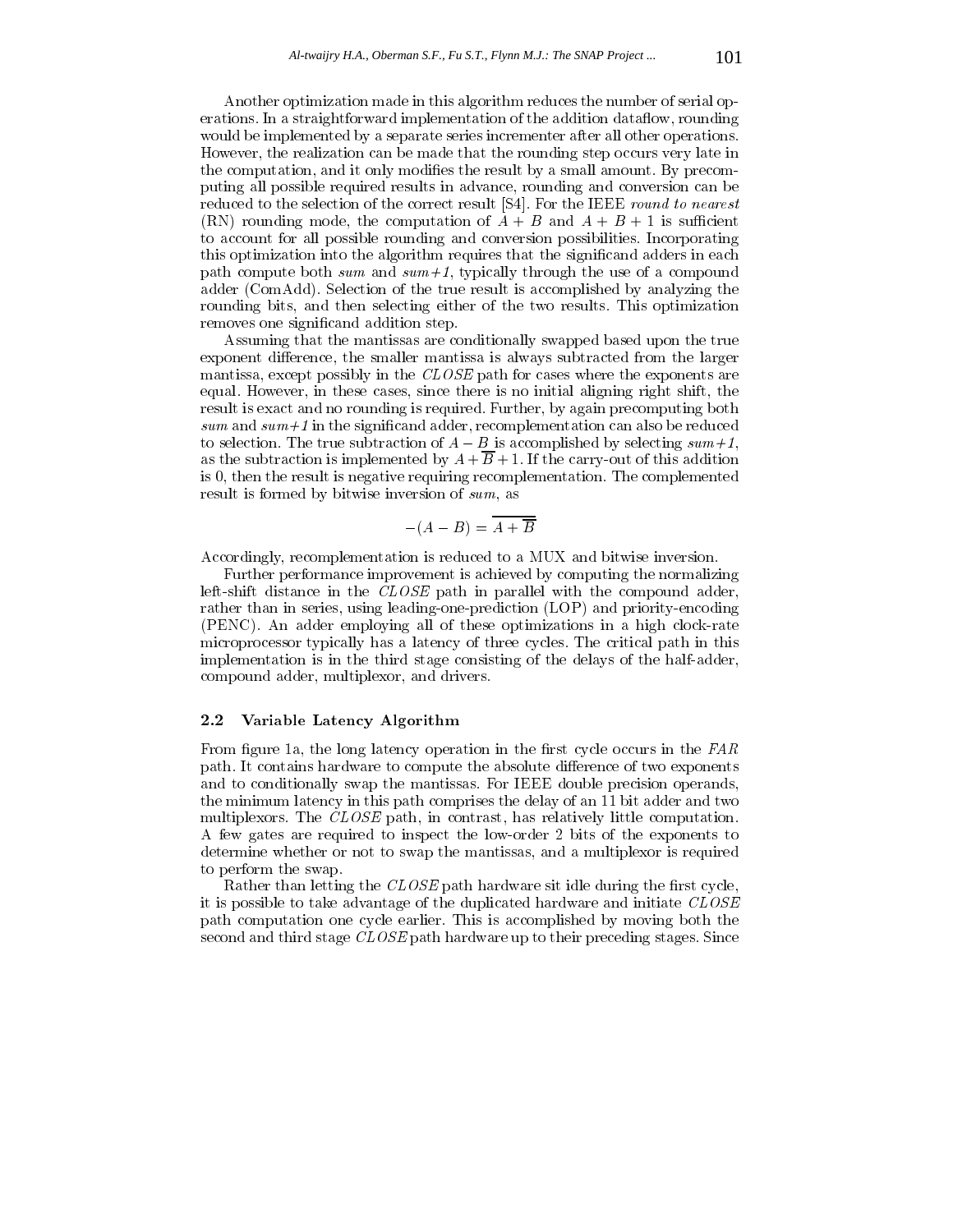the first stage in the  $CLOSE$  path completes very early relative to the FAR path, the addition of the second stage hardware need not result in an increase in cycle

The operation of the proposed algorithm is as follows. Both paths begin speculative execution in the first cycle. At the end of the first cycle, the true exponent difference is known from the  $FAR$  path. If the exponent difference dictates that the FAR path is the correct path, then computation continues in that path for two more cycles, for a total latency of three cycles. However, if the CLOSE path is chosen, then computation continues for one more cycle, with the result available after a total of two cycles.

Further reductions in the latency of the CLOSE path can be made after certain observations. First, the normalizing left shift in the second cycle is not required for all operations. Second, in the case of effective subtractions, small normalizing shifts, such as those of two bits or less, can be separated from longer shifts. Both of these cases have a latency of only one cycle, with little or no impact on cycle time. A block diagram of the variable latency adder is shown in figure 1b.

#### 2.3 Performance

This algorithm was simulated using operands from actual applications to determine its effectiveness. The data for the study was acquired using the ATOM instrumentation system [6]. ATOM was used to instrument 10 applications from the SPECfp92 [7] benchmark suite which were then executed on a DEC Alpha 3000/500 workstation. The benchmarks used the standard input data sets. All double precision floating point addition and subtraction operations were instrumented. The operands from each operation were used as input to a custom FP adder simulator. The simulator recorded the effective operation, exponent difference, and normalizing distance for each set of operands.

The results show that 57% of the operations are in the  $FAR$  path and require three cycles, while  $43\%$  are in the CLOSE path and require at most two cycles. A comparison with a different study of floating point addition operands [8] on a much different architecture using different applications provides validation for these results. In that study over 30 years ago, six problems were traced on an IBM 704, tracking the aligning and normalizing shift distances. There 45% of the operands required aligning right shifts of 0 or 1 bit, while 55% required more than a 1 bit right shift. The similarity in the results suggests a fundamental distribution of floating point addition operands in scientific applications.

An analysis of the effective operations in the  $CLOSE$  path shows that the total of  $43\%$  can be broken down into  $20\%$  effective addition and  $23\%$  effective subtraction. A left shift less than or equal to 2 bits is required for 52.5% of the CLOSE path subtractions. In total, 20%+ (0:525)-23% = 32% of the operations can complete in the first cycle. The performance of the proposed techniques is summarized in table 1.

For each technique, the average latency is shown, along with the speedup provided over the base Two Path FP adder with a fixed latency of three cycles. By allowing effective additions in the  $CLOSE$  path to complete in the first cycle (adds), a speedup of 1.27 is achieved. For even higher performance, the most aggressive implementation (subs2) achieves a speedup of 1.33 by allowing all effective addition and those effective subtractions requiring normalizing shifts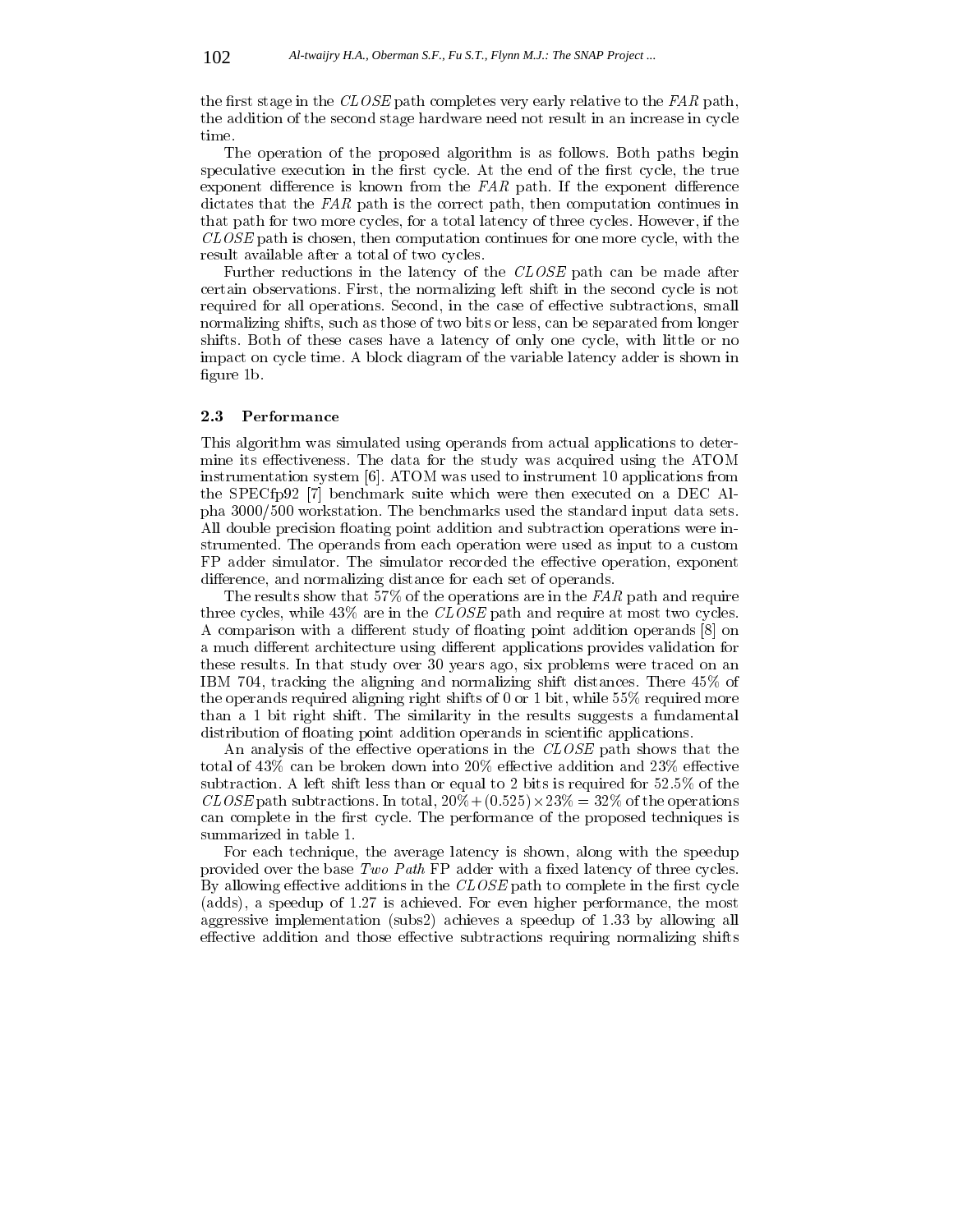|                        | Algorithm   Average Latency Speed Up |      |
|------------------------|--------------------------------------|------|
| ∥Two Path              | 3.00                                 | 1.00 |
| Two Cycle              | 2.57                                 | 1.17 |
| Adds                   | 2.37                                 | 1.27 |
| Subs0                  | 2.36                                 | 1.27 |
| Subs1                  | 2.31                                 | 1.30 |
| $\operatorname{Subs2}$ | 2.25                                 | 1.33 |

Table 1: FP addition Performance

of two bits or less to complete in the first cycle. These techniques do not add signicant hardware, nor do they impact cycle time. They demonstrate how a VLA architecture can provide a reduction in average latency while maintaining single cycle throughput.

## 3 Multiplication

#### 3.1 Background

Multiplication is the process of adding the partial products. Multiplication algorithms differ in how they generate the partial products and how the partial products are added together to produce the final result.

Research on multiplier design has included techniques for partial product generation [9] and partial product reduction [10], [11], [12], [13], [14]. Most previous analyses of the partial product reduction trees use as the basis for their design a simple compressor delay model where the delay from each input of a compressor to each output is equal. Also, the delay due to interconnection is typically ignored. Unfortunately, such simple models do not accurately reflect the performance of actual implementations where not all inputs have the same delay and where the added delay due to interconnect is signicant, especially for minimum feature sizes below  $0.5\mu$ m. However, a simple delay model is sufficient for the design of a binary tree using 4-2 compressors, as the delay for all inputs of a 4-2 compressor are approximately equal.

Designing an optimized partial product array using (3,2) counters requires taking into account all delay components. Further, organizing the counters in order to minimize worst-case delay is not trivial. Therefore, an algorithmic approach to the design, using a sophisticated delay model that takes into account the interconnect delay due to counter placement and the different path delays, is extremely useful. We have implemented such an algorithm, based upon the approach of Oklobdzija [15]. The algorithm takes into account interconnect delay due to counter placement and the different path delays. Our algorithm uses a complex delay model for the (3,2) counter, and it is further constrained by the availability of wiring tracks for the routing of each column of the partial product array [S5]. The number of wiring tracks available in a column is a function of the fabrication process and the floorplan of the multiplier. It is a fixed parameter for each column, and it limits the possible interconnections.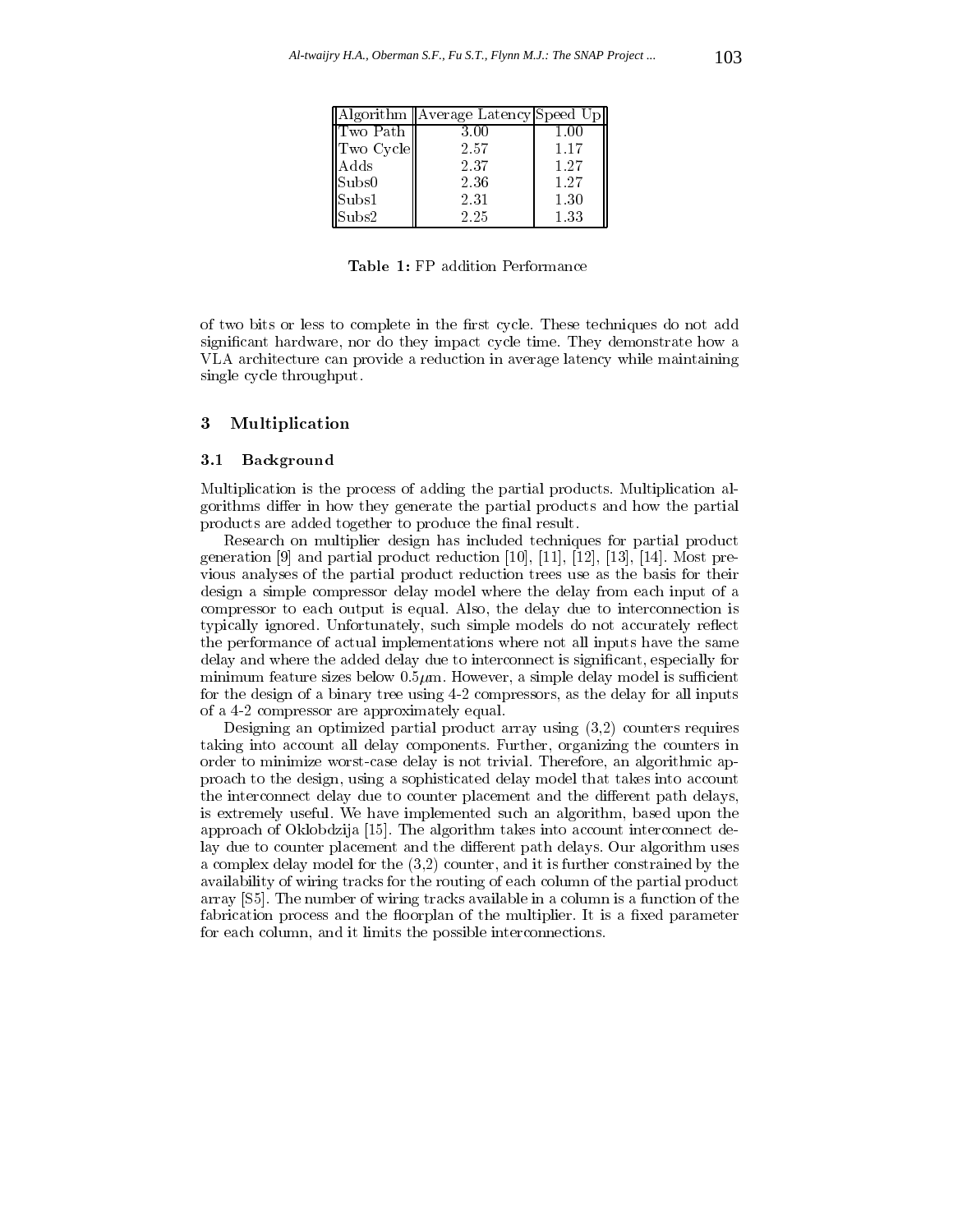#### 3.2 Methodology

In this study, we examined multiplier performance and area tradeoffs over combinations of several parameters: feature size  $(f=1.0 \mu m)$  to  $0.2 \mu m$ , counter configuration  $(3,2 \text{ and } 4-2"$ ), encoding scheme (non-Booth, Booth 2, and Booth 3), and signicand precision (24b through 113b). For each category, we implemented a custom layout of a binary-tree multiplier using the MAGIC layout tool. Additionally, a unique (3,2) array was designed for every combination of feature size, encoding scheme, and signicand precision. Using extracted parasitics, we performed SPICE timing simulations for each combination of parameters. Each simulation included delays due to transistors as well as interconnect. The scalable SPICE model of McFarland [S6] was used to project results down to  $0.2 \mu$ m.

| Significand                     | Encoding Scheme          |      |      |
|---------------------------------|--------------------------|------|------|
| Length (bits)                   | Non-Booth Booth 2 Booth3 |      |      |
| $\text{Single} (24)$            | 0.85                     | 0.85 | 0.85 |
| Double $(53)$                   | 0.88                     | 0.85 | 0.85 |
| Extended (64)                   | 0.96                     | 0.82 | 0.88 |
| $\vert$ Extended+4 (68) $\vert$ | 0.79                     | 0.77 | 0.88 |
| $\alpha$ uad $(113)$            | 0.95                     | 0.90 | 0.86 |

**Table 2:** Relative delay of Algorithmic Reduction to Binary tree for  $0.3 \mu m$ 

Table 2 presents performance for several common signicand precisions and possible encoding schemes for a  $0.3\mu m$  process. In this table, the delays are for the algorithmic array relative to those of the binary tree. The results show that an algorithmically-designed array usually results in a lower latency than does the binary tree.

| Significand                    | PP Reduction Method                 |      |             |      |
|--------------------------------|-------------------------------------|------|-------------|------|
| Length (bits)                  | Algorithmic                         |      | Binary Tree |      |
|                                | Non-Booth Booth 3 Non-Booth Booth 3 |      |             |      |
| $\vert$ Single $(24)$          |                                     | 1.15 | 0.98        | 1.12 |
| $\overline{\text{Double}}(53)$ | 1.18                                | 1.14 | 1.14        | 1.15 |
| $\parallel$ Extended $(64)$    | 1.25                                | 1.12 | 1.07        | 1.04 |
| $\parallel$ Extended+4 (68)    | 1.22                                | 1.16 | 1.19        | 1.02 |
| $\vert$ Quad (113)             | 1.23                                | 1.13 | 1.18        | 1.19 |

**Table 3:** Relative latency of encoding scheme to Booth 2 for  $0.3\mu m$ 

Table 3 summarizes the performance of the different encoding schemes rela-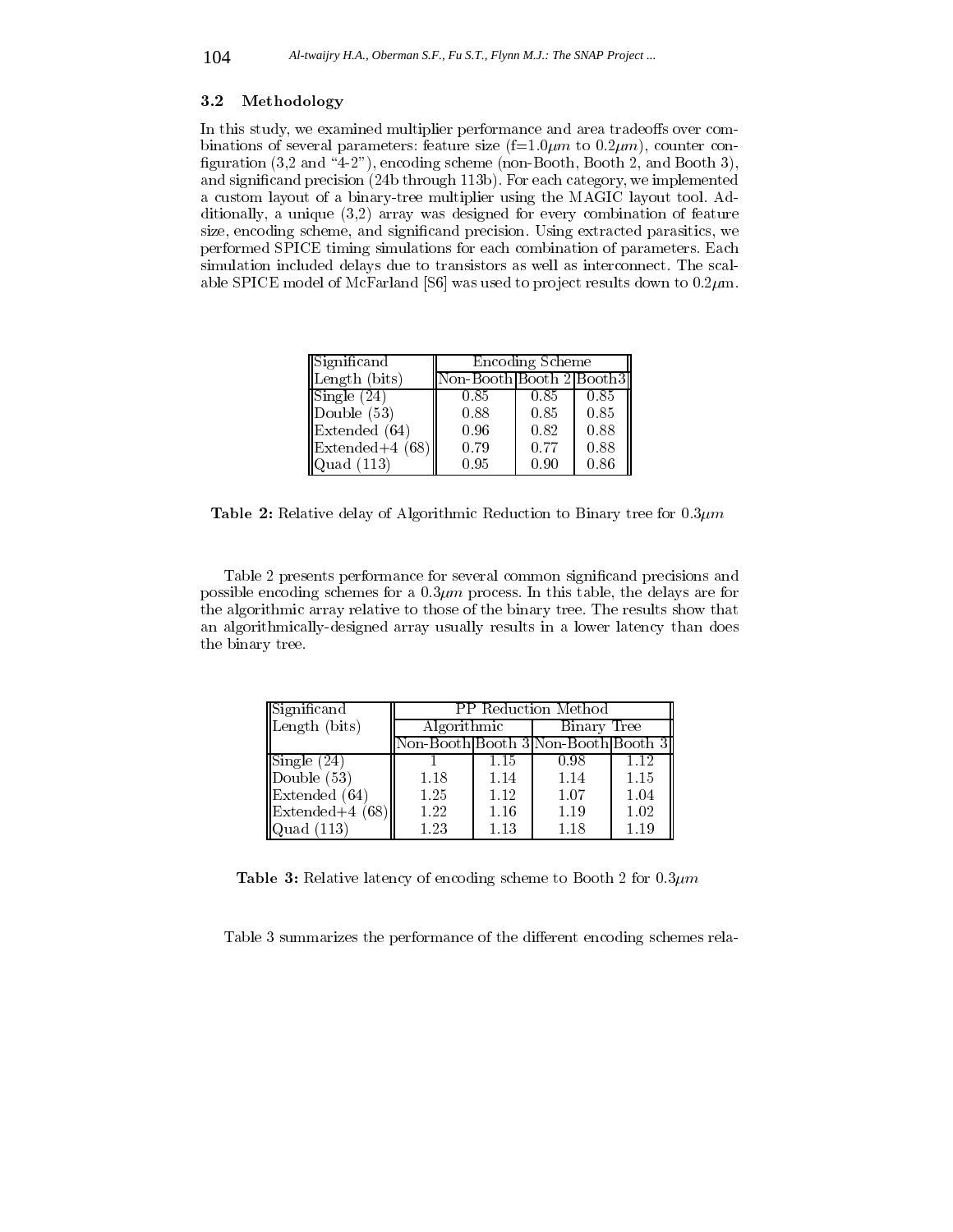tive to the performance of Booth 2 for a  $0.3\mu m$  process. From this table, as the length of the significand increases, Booth 2 becomes the choice which minimizes latency. In most of the cases, the reduction in the number of summands achieved when moving from Booth  $2$  to Booth  $3$  encoding is not large enough to offset the extra delay needed to generate the hard (3x) multiple required for Booth 3.

| Significand                 | PP Reduction Method                 |      |             |      |
|-----------------------------|-------------------------------------|------|-------------|------|
| Length (bits)               | Algorithmic                         |      | Binary Tree |      |
|                             | Non-Booth Booth 3 Non-Booth Booth 3 |      |             |      |
| $\sqrt{\text{Single}(24)}$  | 1.02                                | 1.11 | 0.99        | 1.15 |
| $\Delta$ Double $(53)$      | 1.50                                | 0.99 | 1.35        | 1.02 |
| $\parallel$ Extended (64)   | 1.63                                | 0.96 | 1.31        | 0.92 |
| $\parallel$ Extended+4 (68) | 1.60                                | 0.97 | 1.45        | 0.90 |
| $\vert$ Quad (113)          | 1.73                                | 0.95 | 1.54        | 1.04 |

Table 4:Relative latency - area product of encoding scheme to Booth 2 for  $0.3 \mu m$ 

Not all multiplier implementations require minimum latency. For these cases, an optimized design balances both latency and area. Table 4 summarizes the choice of encoding scheme which minimizes the latency - area product.

For single precision, both the latency and area of non-Booth and Booth 2 encoding are approximately the same. As a result, the delay - area product is the same for both. Non-Booth encoding is recommended in this case due to its simplicity of implementation. For other precisions, Booth 3 encoded multipliers are 10-15% smaller and 5-20% slower than Booth 2 encoded multipliers. Accordingly, if area is of primary concern, Booth 3 encoding is recommended for these

#### 4 Floating Point Division  $\overline{4}$

The emphasis in recent FPUs has been in designing ever-faster adders and multipliers, with division receiving less attention. Current applications and benchmarks are often written assuming that division is an inherently slow operation and should be used sparingly. While division is an infrequent operation even in floating point intensive applications, ignoring its implementation can result in system performance degradation. Choosing an optimal FP divider design in terms of performance and area is difficult, as the design space of FP dividers is large, comprising five different classes of division algorithms: digit recurrence, functional iteration, very high radix, table look-up, and variable latency [S7]. This section investigates the performance requirements of FP division and proposes several techniques for achieving them through a combination of FL and VLA techniques.

We have investigated in detail the relationship between FP division latency and system performance [S2]. System performance was evaluated using 11 appli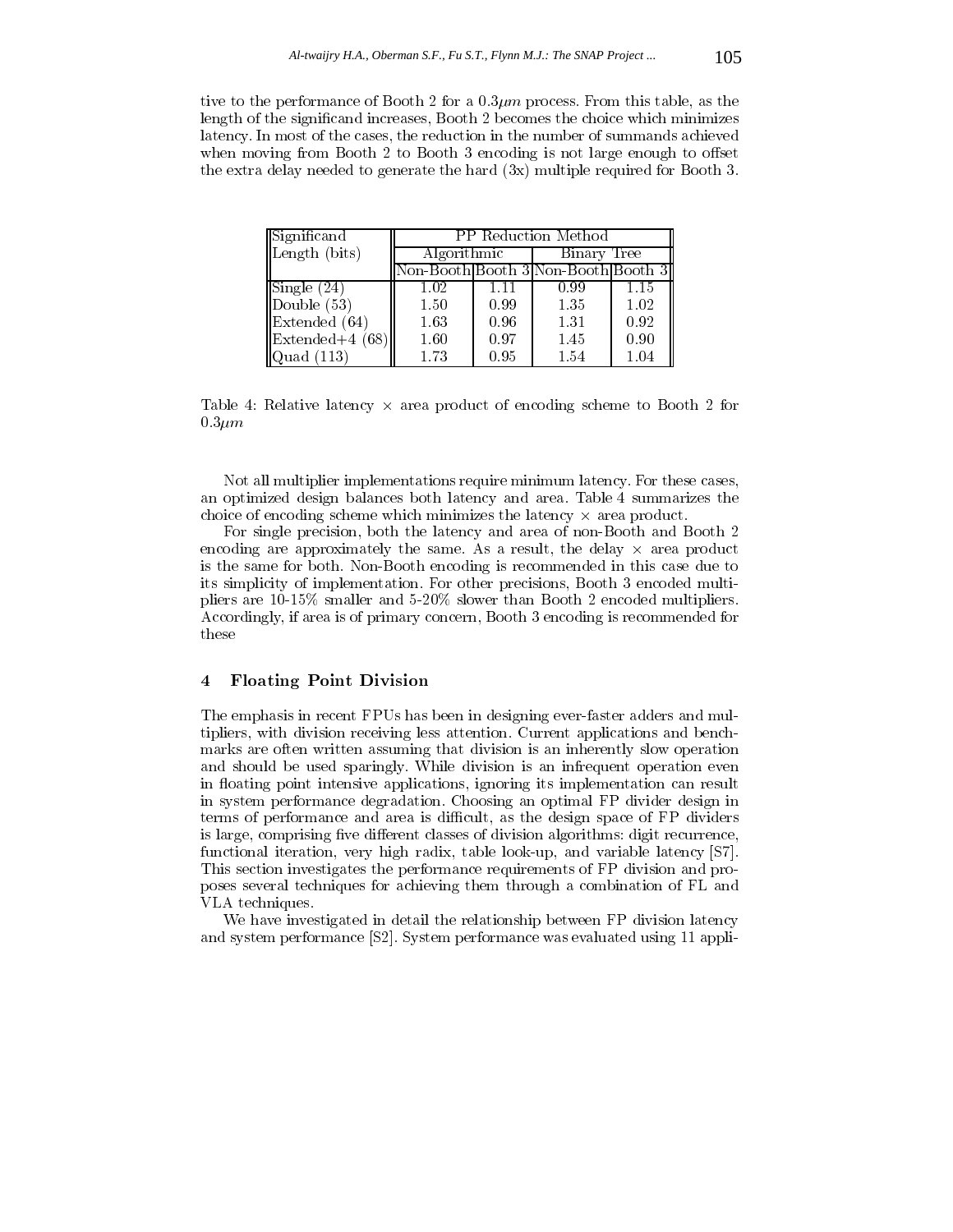cations from the SPECfp92 benchmark suite. The applications were each compiled on a DECstation 5000 using the MIPS C and Fortran compilers at O3 optimization.

In order to analyze the impact that the compiler can have on improving system performance, we measured the interlock distances of division results as a function of compiler optimization level. Figure 2a shows the average interlock distances for all of the applications at both O0 and O3 levels of optimization. By intelligent scheduling and loop unrolling, the compiler is able to expose instruction-level parallelism in the applications, increasing the interlock distances. Figure 2a shows that the average interlock distance can be increased by a factor of three by compiler optimization to over 10 instructions. Accordingly, for scalar processors, a division latency of 10 cycles or less can be tolerated.



Figure 2: Divider

To determine the effects of division latency on overall system performance, the performance degradation due to division was determined. This degradation is expressed in terms of excess CPI, or the CPI due to the result interlock. The performance degradation due to division latency between 1 and 20 cycles is displayed in figure 2b.

In this figure, designs above 8 cycles are SRT implementations, the design between 4 and 8 cycles is a self-timed SRT design, and those designs below 4 cycles are very-high radix designs requiring large initial approximation tables.

Figure 2b also shows the effect of increasing the number of instructions issued per cycle on excess CPI due to division. To determine the effect of varying instruction issue rate on excess CPI due to division, a model of an underlying architecture must be assumed. In this study, an optimal superscalar processor is assumed, such that the maximum issue rate is sustainable. The issue rate is then used to appropriately reduce the interlock distances. Figure 2b also shows how area increases as the functional unit latency decreases. The estimation of area is based on several reported layouts, all of which have been normalized to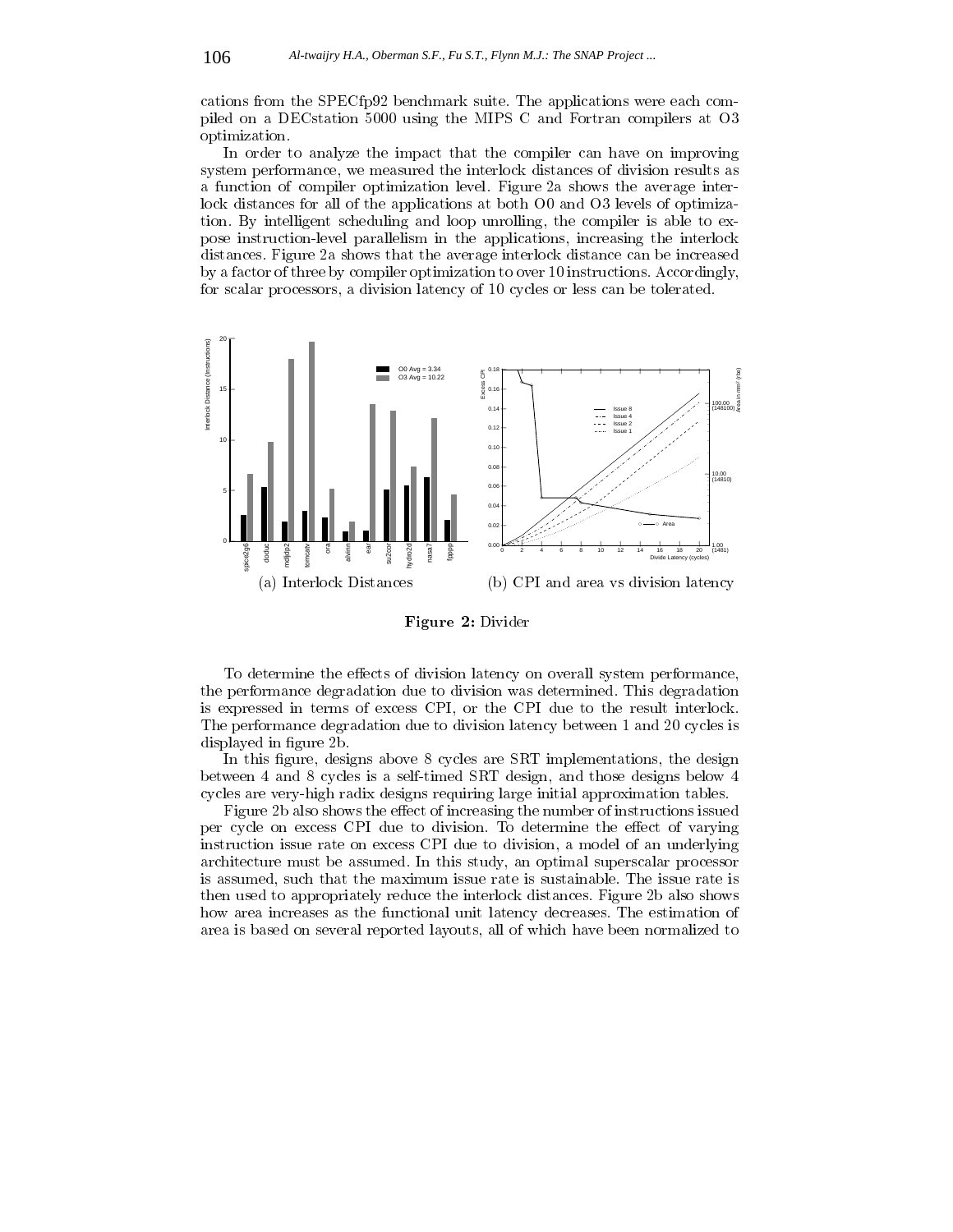$1.0 \mu m$  scalable CMOS layout rules.

# 5 Floating Point Characterization

The emergence of metrics that allow floating point unit (FPU) designers to gauge their FPU designs is long overdue. The allocation of die area to FPUs remains an art based on engineering intuition and past experience. We present the Floating Point Unit Cost Performance Analysis Metric $(FUPA)$  to allow quantitative tradeoffs between performance and cost.

FPU design requires the underlying technology to meet the computation and communication complexity of the algorithm. From a cost perspective, the designer floorplans the available die area and divides the power budget by considering the performance benefit of allocating more die area to a specific operation. FUPA integrates both cost and performance into simple formula for determining the optimality of FPU design.

We summarize the computation of FUPA as:

- 1. Profile the applications to obtain dynamic floating point operation (addsub, multiply, and divide) distribution the application.
- 2. Compute Effective Latency  $(EL)$  from the clock rate, FPU latencies, and the dynamic FP operation distribution obtain in step 1.
- 3. Measure the die area  $(Area)$  of the FPU not including the register file.
- 4. Compute Normalized Effective Latency (NEL) and Normalized Area (NArea), removing the feature size dependency.
- 5. Compute  $FUPA$  where  $FUPA = \frac{(NEL)(NArea)}{100}$ .

| Processor            | Effective |        | Normalized Normalized Effective FUPA  |                          |
|----------------------|-----------|--------|---------------------------------------|--------------------------|
|                      |           |        | Latency(ns) Area $(mm^2)$ Latency(ns) | $\left( cm^{2}ns\right)$ |
| Intel P6             | 37.67     | 50.62  | 75.33                                 | 38.13                    |
| IMIPS R10000         | 14.25     | 44.07  | 28.50                                 | 12.56                    |
| SUN UltraSparc 23.65 |           | 133.43 | 50.32                                 | 67.14                    |
| DEC21164             | 16.5      | 69.39  | 33                                    | 22.89                    |
| 'AMD K5              | 88        | 47.47  | 176                                   | 83.55                    |
| PA8000               | 22        | 81 16  | 44                                    | 35.71                    |

Table 5: RelaFUPA components and results of recently announced processors

Lower FUPA represents a more efficient FPU design with the lowest FUPA setting a "PAR" for designer to achieve. Table 5 demonstrates the FUPA of some recent microprocessors. From Table 5. we observe a wide range of FUPA results. The R10000 exhibits the lowest FUPA with both the lowest NArea and NEL, an unexpected result contrary to the general assumption that decreased latency is achieved by adding parallelism and die area.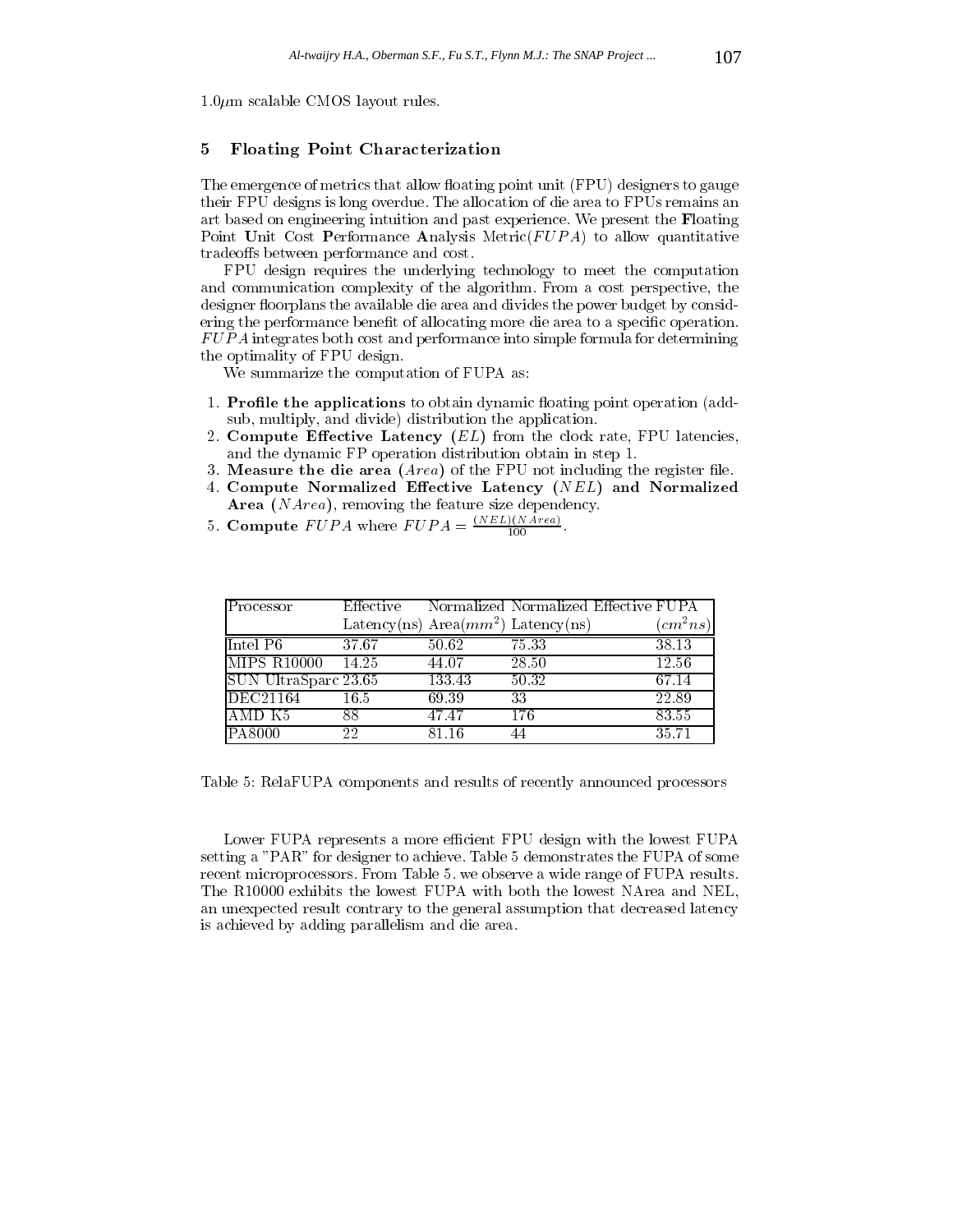#### Acknowledgments

This work was supported by the NSF under grant MIP93-13701 and a fellowship from the Saudi National Guard.

# List of Recent SNAP Publications

The following is a list of recent publications related to the SNAP project. These and other publications and information on the SNAP project and researchers may be obtained through the World Wide Web using the URL http://umunhum.stanford.edu.

- [S1] S. F. Oberman, Design Issues in High Performance Floating Point Arithmetic Units, Ph.D. thesis, Stanford University, Nov. 1996.
- [S2] S. F. Oberman and M. J. Flynn, "Design issues in division and other floatingpoint operations," IEEE Trans. Computers, vol. 46, no. 2, pp. 154-161, Feb. 1997.
- [S3] S. F. Oberman and M. J. Flynn, "A variable latency pipelined floating-point adder," in Proc. Euro-Par'96, Springer LNCS vol.  $1124$ , pp. 183–192, Aug. 1996.
- [S4] N. T. Quach and M. J. Flynn, "An improved algorithm for high-speed floatingpoint addition," Technical Report No. CSL-TR-90-442, Stanford University, Aug. 1990.
- [S5] H. Al-Twaijry and M. J. Flynn, "Optimum placement and routing of multiplier partial product trees," Technical Report: CSL-TR-96-706, Stanford University, Sept. 1996.
- [S6] G. McFarland and M. Flynn, "Limits of scaling MOSFETs," Technical Report: CSL-TR-95-662 Revised, Stanford University, Nov. 1995.
- [S7] S. F. Oberman and M. J. Flynn, "Division algorithms and implementations," to appear in IEEE Trans. Computers, 1997.
- [S8] D. L. Harris, S. F. Oberman and M. A. Horowitz, "SRT division architectures and implementations," in Proc. 13th IEEE Symp. Computer Arithmetic, this volume, July 1997.
- [S9] S. F. Oberman and M. J. Flynn, "Reducing division latency with reciprocal caches," Reliable Computing, vol. 2, no. 2, pp.  $147-153$ , Apr. 1996.

#### References

- 1. ANSI/IEEE Std 754-1985, IEEE Standard for Binary Floating-Point Arithmetic, 1985.
- 2. D. Greenley et al., \UltraSPARC: the next generation superscalar 64-bit SPARC," in Digest of Papers. COMPCON 95, pp. 442-451, Mar. 1995.
- 3. L. Kohn and S. W. Fu, "A 1,000,000 transistor microprocessor," in Digest of Technical Papers, IEEE Int. Solid-State Circuits Conf., pp. 54-55, 1989.
- 4. J. A. Kowaleski et al., "A dual-execution pipelined floating-point CMOS processor," in Slide Supplement to Digest of Technical Papers, IEEE Int. Solid-State Circuits Conf., pp. 287, 1996.